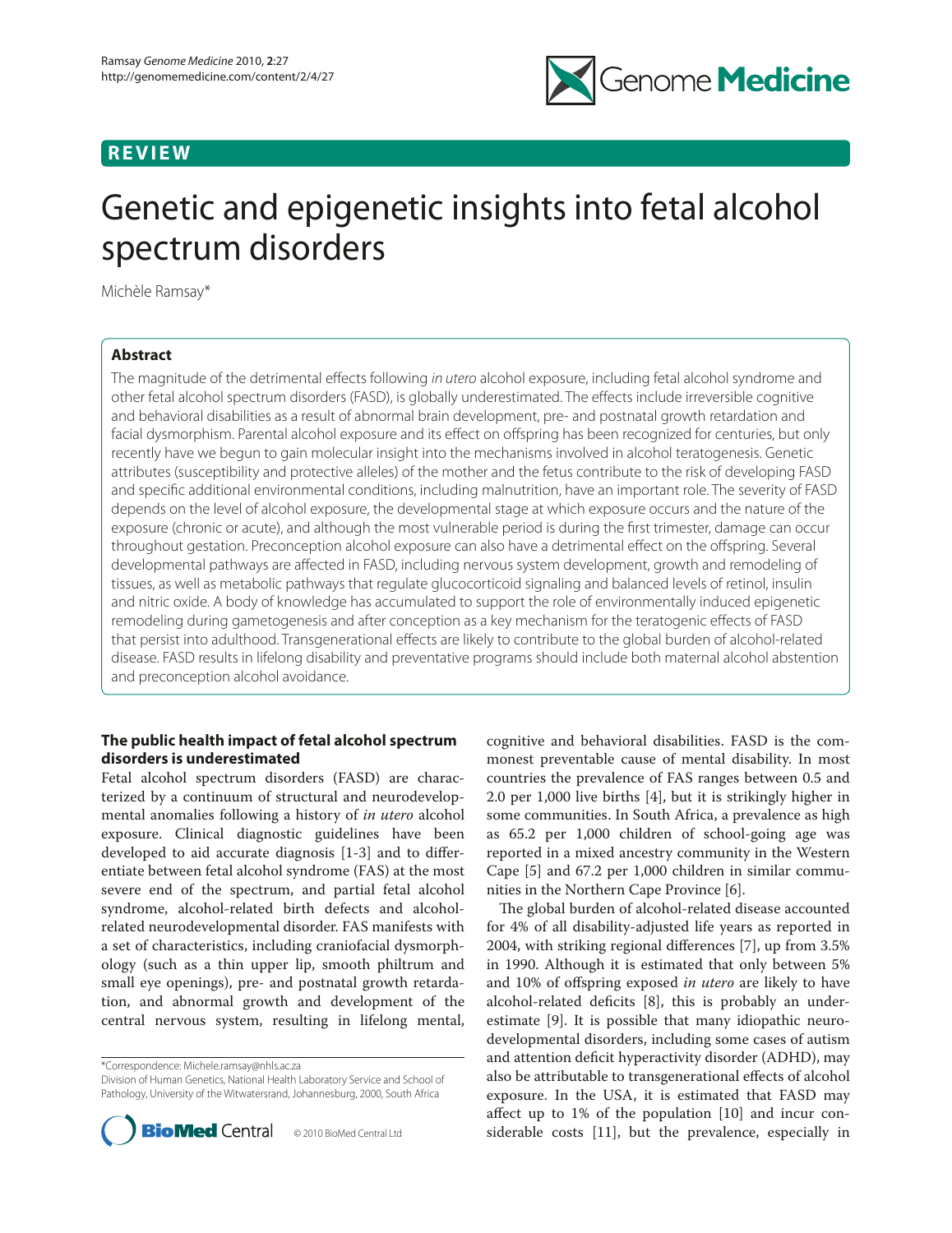middle to low income countries, may be considerably higher than reported estimates [12,13].

## **Lessons from early studies in humans and in animal models**

The deleterious effects of parental alcohol use on their offspring have been recognized and documented for centuries, including observations during the 'gin epidemic' in England (1720 to 1750) and reports during the 19th and early 20th centuries (summarized by Warner and Rosett [14]). The term fetal alcohol syndrome (FAS) and the formal medical description is as recent as 1973 [15].

Many animal studies have shown that clinical severity following *in utero* ethanol exposure correlates with the developmental stage (timing), the dose and the frequency of exposure (chronic versus acute) [16,17]; it is the result of complex gene-environment interactions that alter gene expression patterns, especially during development. The first trimester is considered the most vulnerable period, but fetal damage occurs throughout gestation. Rodent models have been used most often (especially the mouse and rat) and various regimens of alcohol administration have resulted in remarkable phenotypic similarities with the features of FASD in humans, including distinctive craniofacial alterations, stunted growth and behavioral abnormalities. What has become clear, however, as demonstrated by crosses between inbred mouse strains that were similarly exposed to alcohol, is that the parental genomic contributions to the fetus are important in attributing risk.

## **The role of genetic variation in FASD remains poorly understood**

There is no question that genetic variation has a role in susceptibility to adverse effects following *in utero* alcohol exposure. The question is, therefore, what is the nature and magnitude of the genetic effect and how does genetic variation interact with environmental factors (for example, nutrition and environmentally induced epigenetic remodeling) to cause teratogenic effects. Many studies in rodent models have indicated that genetic background is crucial in understanding risk, as there are recognized susceptible inbred mouse strains and other inbred strains that remain unaffected despite similar exposure to ethanol [18-20]. Differences among these strains relate to alcohol preference, alcohol metabolism and behavior. For example, mouse studies demonstrated an inverse relationship between maternal alcohol dehydrogenase activity and maternal blood alcohol levels and consequent fetal abnormalities, but suggested that other inherited factors from both the mother and the fetus were also important [19,21-23].

In contrast, relatively few studies have investigated the role of genetic variation in humans in determining predisposition and clinical severity. It has, however, been documented that siblings of FAS children have a dramatically increased risk for FAS (170 per 1,000 among older sibs and 771 per 1,000 in younger sibs compared with 1.9 per 1,000 in the population studied as a whole) and there is higher concordance between monozygotic twins than between dizygotic twins [24,25]. Genetic studies have primarily explored the role of alcohol-metabolizing enzymes, including alcohol dehydrogenases (*ADH*), aldehyde dehydrogenases (*ALDH*) and cytochrome P450 2E1 (*CYP2E1*), in the mothers and their FAS offspring; these studies have used relatively small sample sizes [26,27]. Functionally significant nonsynonymous variants at the *ADH1B* locus (*ADH1B\*2* and *ADH1B\*3*), which result in faster and more efficient ethanol clearance, have been associated with a mild protective effect in case-control and cohort studies in several populations, including African Americans [28,29] and South Africans of mixed ancestry [30], although in association with different alleles [26,27,31]. The mode of action is unclear but a recent study in a large European population demonstrated a strong association between one of these *ADH1B* non-synonymous variant alleles (*ADH1B\*2*; rs1229984) and lower alcohol consumption before and during pregnancy [32]. Excessive alcohol exposure can induce *CYP2E1* expression, another route for alcohol metabolism. Some *CYP2E1* allelic variants are associated with enhanced metabolic capacity and may modulate the risk for FAS. Furthermore, *CYP2E1* is expressed in the placenta, fetal liver and fetal brain during organogenesis, where the CYP2E1-catalyzed oxidation of ethanol may cause oxidative stress (reviewed in Gemma *et al.* [27]). No genome-wide association studies have been done for FAS or FASD, probably because of the recognition of multiple common environmental risk factors that are difficult to quantify and a paucity of large sample sizes and appropriate controls.

## **The impact of alcohol on biological pathways and the mechanisms of teratogenesis**

Efforts to understand the effects of alcohol exposure on the adult and developing brain, as well as other physiological impacts, have led to a vast literature describing the effects of alcohol on cells, organs and organisms (reviewed in [33-35]). Genetic contributions to predisposition have been explored to a limited extent, but important insight has come from investigating gene expression, biochemical markers and physiological effects of pre- and postnatal alcohol exposure. These are mediated through pathogenic mechanisms that involve many pathways that have been extensively studied in the liver (the main site of ethanol metabolism and its toxic metabolites, including acetaldehyde) and the nervous system (including the brain). The origins and mechanisms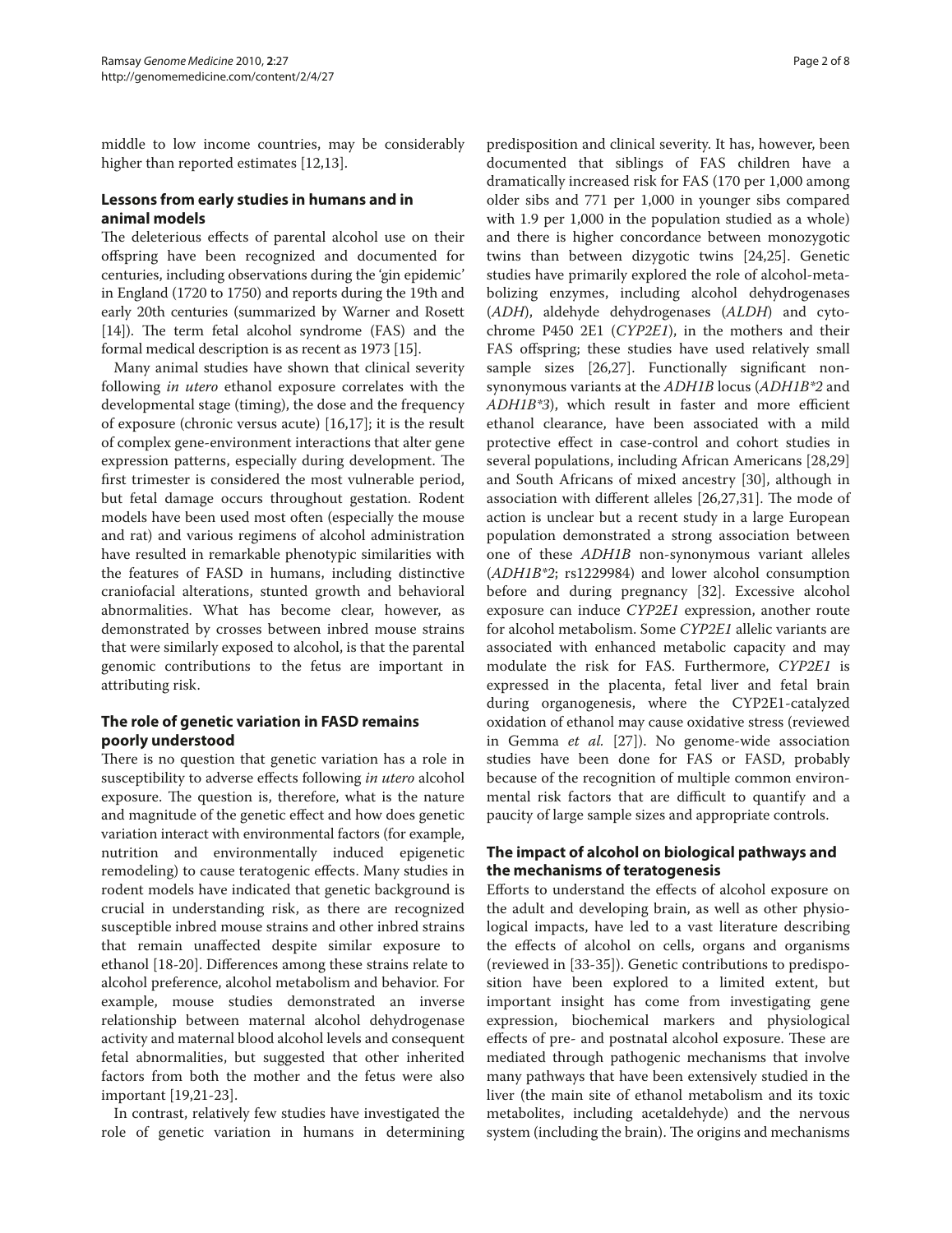| Alcohol exposure*                                           | <b>Tissue</b>                               | Key upregulated<br>genes/pathways                                                                                                                                                                                 | Key downregulated<br>genes/pathways                                                                        | <b>Functional</b><br>pathway                                                                                                              | References |
|-------------------------------------------------------------|---------------------------------------------|-------------------------------------------------------------------------------------------------------------------------------------------------------------------------------------------------------------------|------------------------------------------------------------------------------------------------------------|-------------------------------------------------------------------------------------------------------------------------------------------|------------|
| $GD7-9$<br>(daily intraperitoneal<br>dose $2.9$ g/kg)       | Fetal brain                                 |                                                                                                                                                                                                                   | Timp4, Bmp15, Rnf25, Tulp4 and<br>Dexras1                                                                  | Cell proliferation, cell<br>differentiation and apoptosis;<br>affecting tissue growth and<br>remodeling and neural growth<br>and survival | [37]       |
| G <sub>D</sub> 8<br>(2 doses, 4 h apart,<br>$2.9$ g/kg)     | Head fold, 3 h<br>after alcohol<br>exposure | B6N <sup>+</sup> : glycolysis and<br>pentose phosphate<br>pathway; B6J <sup>+</sup> and B6N <sup>+</sup> :<br>tight junction, focal<br>adhesion, adherens junction<br>and regulation of the<br>actin cytoskeleton | B6N <sup>+</sup> : ribosomal proteins<br>and proteasome; B6J <sup>+</sup> : none<br>detected               | Common signaling pathways<br>linking receptor activation to<br>cytoskeletal reorganization                                                | $[40]$     |
| GD8.25<br>for 46 h (peak<br>alcohol concentration<br>88 mM) | Whole embryo<br>culture                     | All 3' miRNA motifs<br>showed upregulatory<br>effects <sup>#</sup>                                                                                                                                                | Most 5' cis-acting regulatory<br>motifs (transcription binding<br>sites) showed down regulatory<br>effects | Developmental deficit of<br>growth, neuronal axis and<br>neural patterning,<br>hemopoiesis and apoptosis                                  | $[41]$     |
| GD8.25<br>for 46 h (peak<br>alcohol concentration<br>88 mM) | Whole embryo<br>culture                     | Decreased methylation:<br>Nlgn3, Elavl2, Sox 21, Sim1,<br>lgf2r and Histh3d                                                                                                                                       | Increased methylation:<br>Cyp4f13                                                                          | Metabolism (Cyp4f13);<br>imprinting (lgf2r); chromatin<br>(Histh3d); and development<br>(other genes)                                     | $[38]$     |
| $GD0.5 - 8.5$                                               | I iver from<br>28-day-old males             | D14ertd449e, Ly6e<br>and Rrm <sub>2</sub>                                                                                                                                                                         | Lima1, Socs2, Cables1<br>and Vidir                                                                         | Growth; nervous system<br>development                                                                                                     | $[39]$     |

\*GD, gestational day. † C57BL/6 substrains: B6J embryos had a higher incidence of FASD features than B6N. ‡ A possible interpretation is that many highly expressed genes were not appropriately downregulated because of delayed expression of miRNAs that would normally reduce expression.

of craniofacial dysmorphism following fetal exposure have been examined and compounds that exacerbate or ameliorate the teratogenic effects of alcohol have been shown to include antioxidants, sonic hedgehog protein and retinoids (summarized by Sulik [36]).

Common functional deficits following *in utero* alcohol exposure in mouse and rat models include cell proliferation, differentiation and apoptosis, affecting tissue growth and remodeling and specifically neuronal growth and survival. Preliminary global gene expression studies have corroborated some of these findings and have revealed the involvement of groups of genes related through function or common pathways. Each experimental design was different, making it difficult to compare the studies, but the main conclusions are summarized in Table 1 [37-41].

Bioinformatic analyses of gene expression microarray data from fetuses exposed and unexposed to alcohol have examined upstream regulatory regions for common transcription binding sites and 5' untranslated regions for potential microRNA (miRNA) binding sites for differentially expressed genes. The results suggest that alterations in miRNA functions may have a role in alcohol-related teratogenicity [41]. In addition, fetal alcohol exposure was shown to alter common signaling pathways linking receptor activation to cytoskeletal reorganization, causing altered cell motility and mobility as well as metabolic capacity [40]. More focused rodent gene expression studies have explored central nervous

system development and neuronal migration, glucocorticoid signaling, and nitric oxide, insulin and retinol levels following *in utero* alcohol exposure (for example, [42-44]).

Gene expression is known to be altered by DNA methylation status and by chromatin remodeling following histone modification, including methylation, acetylation and phosphorylation. Given that abnormal neuronal development and neurodegeneration are characteristics of FASD and alcoholism, it is important to understand how these molecular processes are altered in affected tissues. Particular emphasis has been placed on understanding the effect of alcohol on the methyl donor pathway, including *S*-adenosylmethionine (a methyl donor) and the DNA methyltransferases [45,46]. One of the early studies demonstrated that acute alcohol exposure in pregnant mice (from gestation day 9 to 11) resulted in reduced methylation of fetal DNA and levels of DNA methyltransferase [47]. Another study in male rats showed significantly decreased cytosine methyltransferase (*Dnmt1*) mRNA levels in their sperm, suggesting that this may be one of the mechanisms leading to altered gene expression levels after conception [48]. Ethanol has also been demonstrated to be associated with post-translational histone modification in a rat model [49-51]. Significant changes in DNA methylation were observed during early embryonic development of the nervous system involving genes known to have a role in the cell cycle, growth and apoptosis, with increased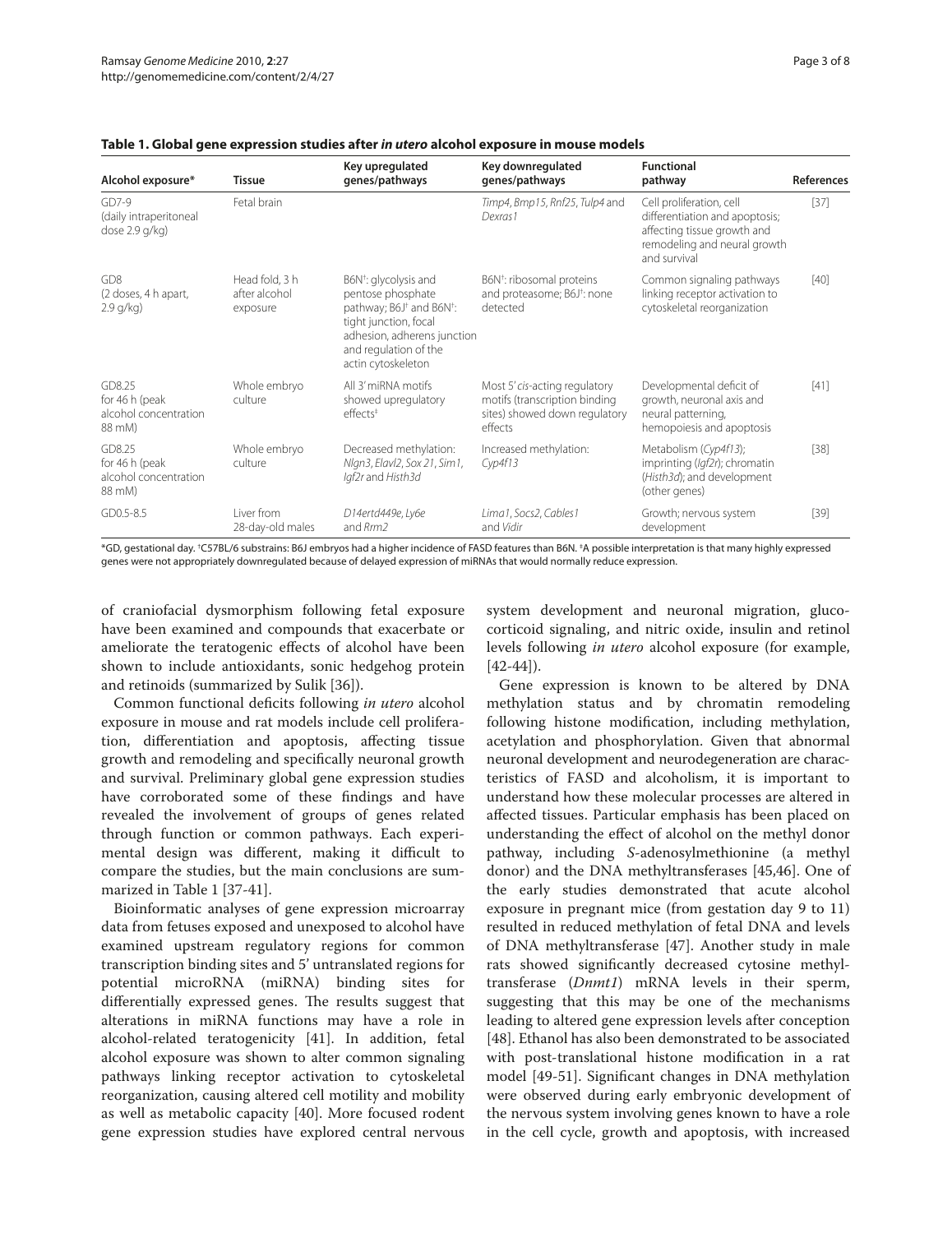methylation in some genes and decreased methylation in others [38].

### **Epigenetic remodeling and vulnerability to the teratogenic effects of alcohol: preconception, early development and transgenerational effects**

In 1920 Lord D'Abernon set the scene by writing in the preface to the second edition of *Alcohol: Its Action on the Organism* [52] a list of research questions that should receive priority, including: 'Does parental alcoholism affect injuriously the health and development of offspring, and if so, are the resultant conditions transmissible to subsequent generations?'

The previous section provided some evidence supporting the involvement of epigenetic remodeling in alcohol teratogenesis, and this hypothesis is further summarized in a recent review supporting an epigenetic dimension as one of the key molecular mechanisms in FASD [53]. During development there are essentially three main stages of generalized global epigenetic remodeling: first, during gametogenesis, when there is a wave of demethylation followed by sex-specific genetic imprinting and generalized methylation; second, during preimplantation, which is characterized by generalized DNA demethylation in the zygote (with the exception of imprinted loci); and third, another wave of *de novo* methylation during gastrulation [54]. Each of these stages therefore characterizes a time of particular vulnerability for the disruption of normal epigenetic signals and the adverse effects of alcohol exposure. There is ample evidence to suggest that epigenetic perturbations are subtle and not all-or-nothing responses, resulting in shifts towards increased or decreased gene expression, a phenomenon that would be in line with the broad range of clinical manifestations reflecting a dynamic and individual response to alcohol exposure.

The consequences of epigenetic remodeling can be studied at a genomic level [55] but to thoroughly explore cause and effect would require additional biochemical and proteomic studies to understand the complex, interrelated molecular underpinnings of alcohol effects in FASD. Several reviews have documented the teratogenic effects of alcohol in animal models [56,57]. Below I summarize current knowledge regarding the effects of alcohol exposure from the preconception stage to preimplantation and gastrulation on fetal and postnatal development. The evidence for transgenerational effects of environmental alcohol exposure is briefly summarized.

Despite an emphasis on maternal alcohol consumption as the major driver of fetal alcohol effects, the role of alcohol in the preconception period in men and its effect on their offspring, even in the absence of gestational alcohol exposure, has long been recognized [58]. The deleterious effects of paternal preconception alcohol

exposure have now been well documented in humans and include reduced birth weight and impaired cognitive functioning [59,60]; however, the mechanisms remain poorly understood. In an attempt to establish a link between alcohol consumption in men and epigenetic changes in sperm DNA, paternally imprinted loci were examined and compared between different alcoholconsuming groups. In a modest study [61], a trend toward CpG hypomethylation in moderate to heavy drinkers was observed and reached statistical significance for one differentially methylated region (DMR), but not for another. The effects of alcohol on sperm DNA methylation need further exploration, as do other epigenetic mechanisms, including histone modification and the transmission of RNA species that may affect gene expression in the gametes and early zygote.

It is not surprising that there have been a variety of outcomes in rodent studies exploring paternal preconception effects, as the experimental approaches have differed in design, including dosage (chronic or acute, the latter mimicking binge drinking behavior), administration regime (inhalation, intraperitoneal injection and gavage) and the length of exposure. However, and some exceptions aside, a definite trend is evident with increasing exposure that reflects reduced birth weight in the offspring [62-64], fewer offspring [64,65], and an increased number of malformations [64,66], including dysmorphic craniofacial features and behavioral or cognitive effects [67-70].

Preconception effects in women are more difficult to study as they are invariably influenced by alcoholic behavior that persists into pregnancy and by malnutrition and socioeconomic status [53,71]. The effect on female mice exposed chronically for 10 weeks before conception, but not during pregnancy, showed increased transcriptional silencing of the agouti yellow viable allele (*Avy*) in the offspring, in a similar trend to those exposed during pregnancy [39]. These effects are indirect because the transcriptional signaling comes from altered methylation of the *Avy* allele, which was paternally derived in this experimental model. In earlier mouse studies, fetuses and offspring of females exposed only in the preconception period had significantly retarded growth [72-74].

In humans the preimplantation period relates to the first 2 weeks following fertilization, and in mice up to the first 6 days; this is followed by implantation and gastrulation, which is characterized by the formation of the three primary germ layers (mesoderm, ectoderm and endoderm). Some studies have particularly addressed the effects of alcohol during these early stages and have demonstrated that it produces adverse outcomes on the placenta, the fetus, newborn and adult [75,76]. An imprinting mechanism was explored in two recent mouse studies. Preimplantation ethanol exposure resulted in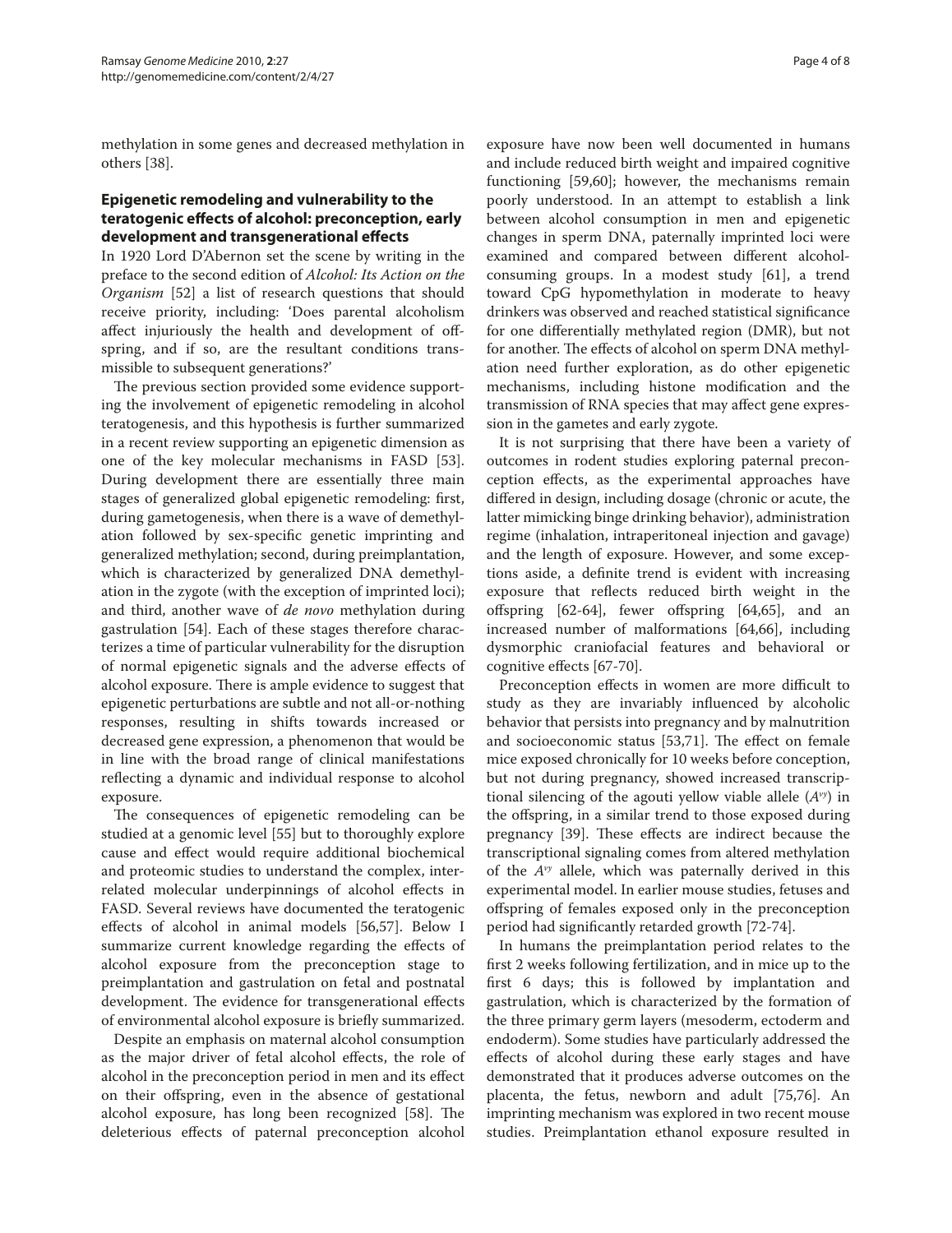decreased placental and fetal weight, and it significantly decreased DNA methylation of the paternal allele of the *H19* imprinting control region of the placenta of midgestation embryos, but not the embryos themselves [77]. Using the *Avy* allele as a reporter gene, gestational exposure during days 1 to 8 after fertilization was shown to result in a significant shift to an increased proportion of pseudoagouti offspring mediated through transcriptional silencing of the agouti locus [39]. Both studies investigated the methylation status of individual loci; the first [77] showed a shift towards hypomethylation and the other [39] to hypermethylation, indicating that there are locus-specific responses to the teratogenic effects of alcohol. Other studies have examined the post-implantation effects of alcohol teratogenesis during a period of rapid cell growth and differentiation, when one would expect extreme sensitivity to environmental insults, as reported in many studies (reviewed in [57]).

The first study to show a direct epigenetic effect of alcohol exposure in the fetus was by Garro *et al.* [47], in which the authors demonstrated reduced methylase activity and hypomethylation of fetal DNA. A later study [78] showed CpG hypomethylation associated with upregulation of NMDA receptor 2B (*NR2B*) gene expression in mouse fetal cortical neurons following chronic ethanol treatment. Many studies have demonstrated that maternal ethanol consumption during fetal development affects mouse and rat offspring, as reflected in phenotypic characteristics such as stunted growth and craniofacial anomalies analogous to the FASD clinical features. Exposure of mouse embryo cell cultures undergoing early neurulation (during the period of gastrulation) demonstrated DNA methylation mediated alterations in gene expression that are proposed to contribute to the FASD phenotype [38].

Transgenerational effects of alcohol (as well as of nutritional supplements and endocrine disrupters) must, of necessity, be mediated through the process of gametogenesis and can be modulated by the maternal environment during pregnancy. There is little evidence to explain the mechanisms involved, but the consequences are beginning to be documented. Studies from a region in northern Sweden, using meticulous birth, medical, lifestyle and mortality records and meteorological and agricultural records reflecting food availability, have demonstrated significant correlations between environmental exposures at critical periods and cross-generational outcomes [79,80]. These have been attributed in part to transgenerational epigenetic effects. Nutrition supplementation in pregnant mice is known to shift mouse coat color towards transcriptional silencing of the *Avy* allele, mediated through DNA methylation, as reflected by an increase in the proportion of pseudoagouti offspring [81,82]. In a rat model, exposure of pregnant dams to vinclozolin and methoxychlor (endocrine disruptors) during the period of gonadal sex differentiation in the fetus led to decreased spermatogenic capacity in the male offspring and an increased susceptibility to adult-onset diseases and hypercholesterolemia in the F1 to F4 generations [83,84]. Given that the phenotypic effects of the gestational environmental interventions (nutritional supplementation and exposure to endocrine disruptors) were shown to persist into unexposed subsequent generations, this could be mediated through epigenetic mechanisms.

Further indirect evidence for transgenerational effects, which could lead to an increased prevalence of FASD in communities, come from behavioral and epidemiological studies. Behavioral studies in humans, rats and mice suggest that *in utero* alcohol exposure may confer increased vulnerability to substance misuse (including alcohol misuse) or addiction in young offspring and adolescents, which sometimes persists into adulthood [85-90]. Studies in South Africa have documented a significant increase in FAS prevalence in a specific community studied at two different times, though not a generation apart. A minimal prevalence of 40.5 per 1,000 was reported in 2000, rising to 65.2 in a report from 2005, using the same diagnostic criteria [48,91].

The studies presented in this section are consistent with the transmission of environmentally acquired changes in epigenetic status, which persist to variable extents in subsequent generations and depend on both the stochastic deposition of epigenetic marks during development and a changing environment.

#### **Implications for prevention and treatment**

FASD results in lifelong disability and there is no cure. The complex molecular basis leading to the development of FASD and the mechanisms that induce the teratogenic effects remain poorly understood. There is compelling evidence that, in addition to the environmental trigger, genetic variation and epigenetic remodeling are important risk factors (Figure 1). There is no safe alcohol dose during pregnancy and, because susceptible genomic attributes in the mothers and their fetuses remain poorly understood, there is no sliding scale that can be administered to reassure pregnant women of their risks. It remains unclear to what extent the damage that occurs during fetal development and growth can be ameliorated through the process of early detection and educational, nutritional and physiological intervention, as has been suggested in some studies [2,92,93]. The burden of disease, the high prevalence of FASD and the vulnerability of affected individuals has led to the introduction of protective legislative guidelines in North American countries, but not yet in other parts of the world [94,95].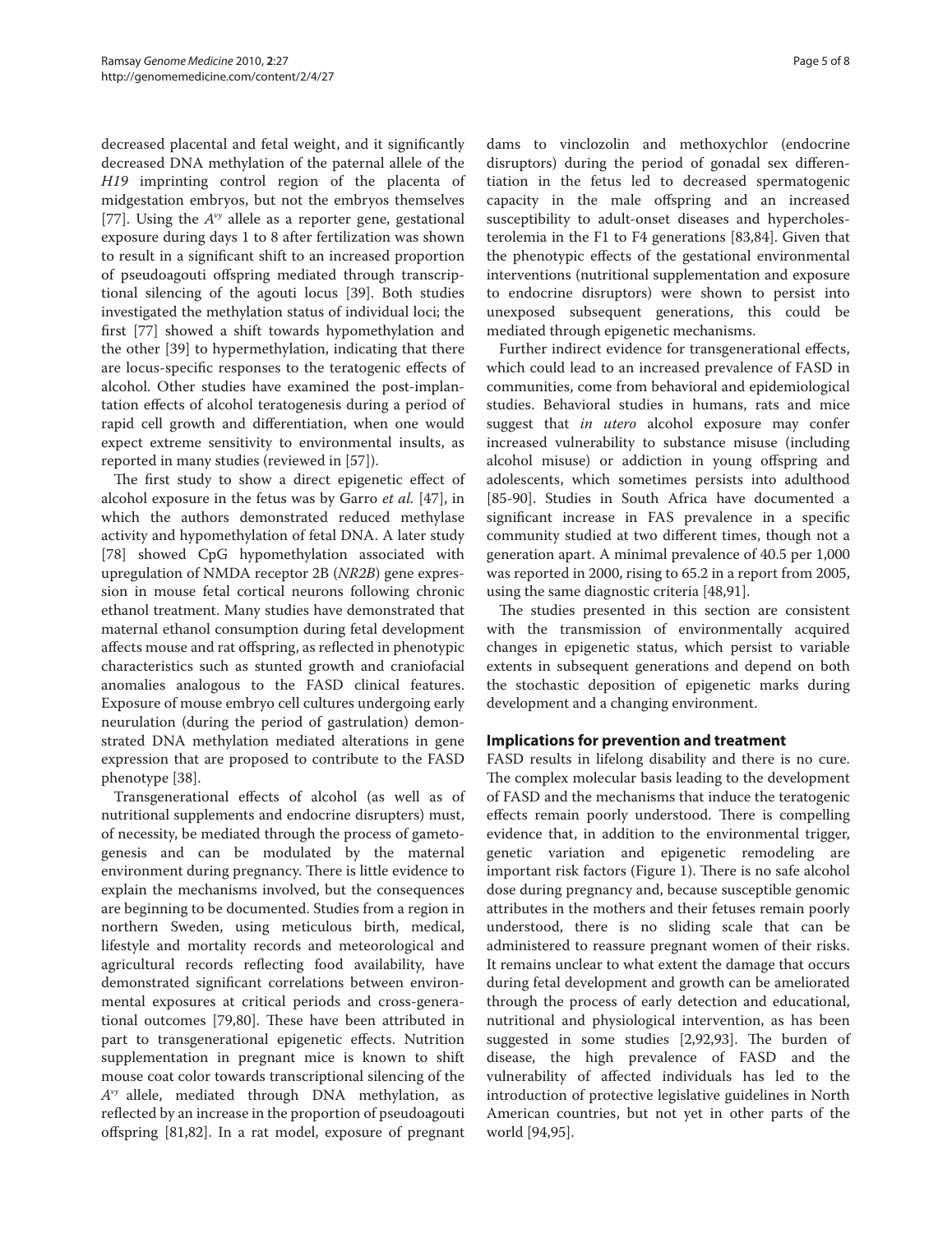

In high-risk communities and individual pregnancies, prevention strategies not only need to target the pregnant mother, but also need to focus on preconception alcohol use in both parents as well as attitudes surrounding a culture of drinking. To develop effective prevention strategies it is important to understand the molecular processes underlying FASD and the physiological and social consequences that lead to excessive alcohol consumption before and after conception. Preventative strategies for FASD will therefore need to include a longterm program, emphasizing abstention during the preconception period as well as during pregnancy, with an understanding that immediate benefits are likely to be subtle but

will accrue over subsequent generations. However, in the absence of effective preventative strategies the prevalence of FASD would increase and the burden of disease in future generations would be magnified accordingly.

#### **Abbreviations**

*ADH*, alcohol dehydrogenase genes; *CYP2E1*, cytochrome P450 subfamily member 2E1); FAS, fetal alcohol syndrome; FASD, fetal alcohol spectrum disorders.

#### **Competing interests**

The author declares that she has no competing interests.

#### **Acknowledgements**

Grants related to FAS research are gratefully acknowledged and include funding from the March of Dimes (Grant # 6-FY04-70), the South African National Research Foundation and the NHLS Research Trust.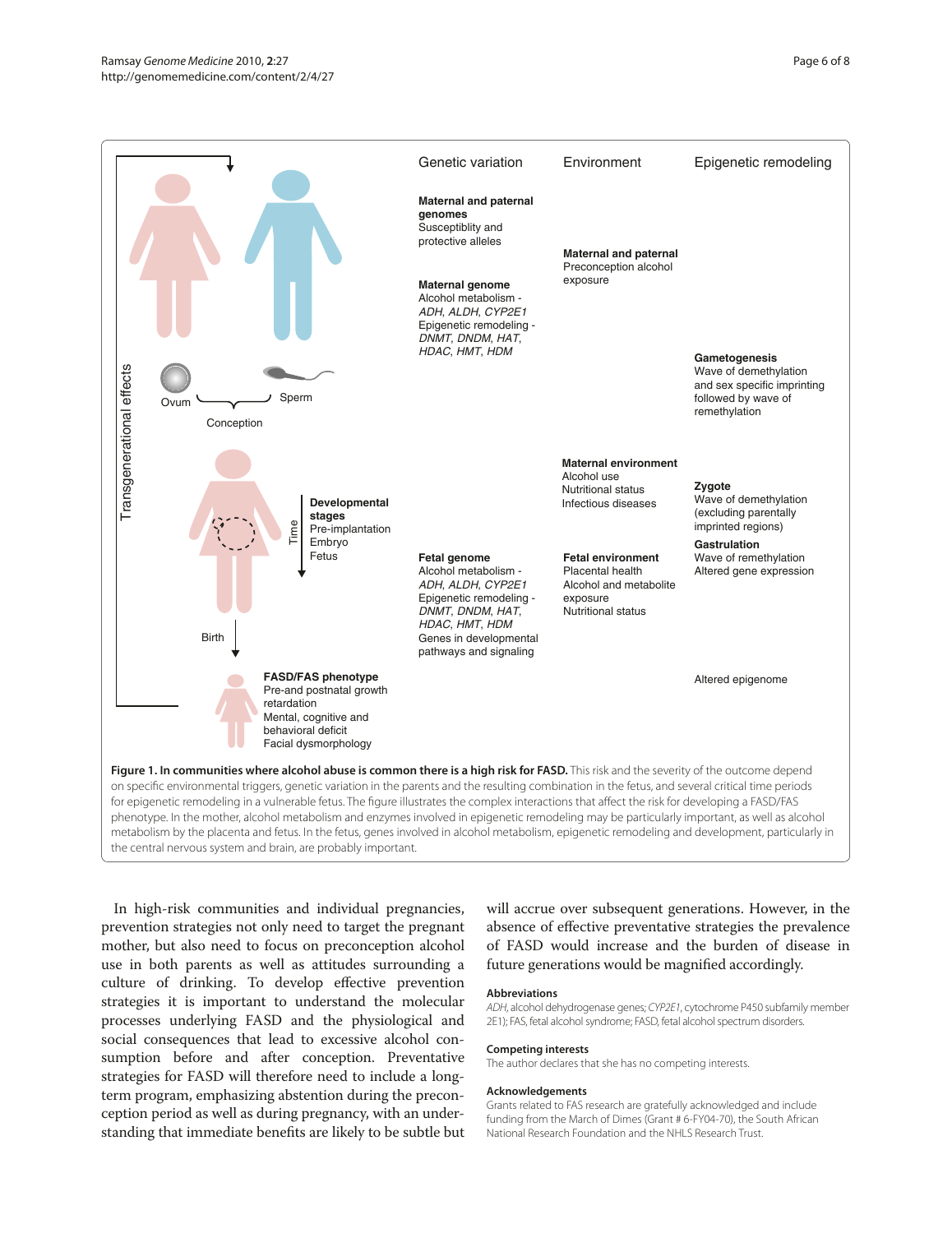#### Published: 28 April 2010

#### **References**

- 1. Hoyme HE, May PA, Kalberg WO, Kodituwakku P, Gossage JP, Trujillo PM, Buckley DG, Miller JH, Aragon AS, Khaole N, Viljoen DL, Jones KL, Robinson LK: A practical clinical approach to diagnosis of fetal alcohol spectrum disorders: clarification of the 1996 institute of medicine criteria. *Pediatrics* 2005, 115:39-47.
- 2. Manning MA, Eugene Hoyme H: Fetal alcohol spectrum disorders: a practical clinical approach to diagnosis. *Neurosci Biobehav Rev* 2007, 31:230-238.
- 3. Stoler JM, Holmes LB: Recognition of facial features of fetal alcohol syndrome in the newborn. *Am J Med Genet C Semin Med Genet* 2004, 127C:21-27.
- May PA, Gossage JP: Estimating the prevalence of fetal alcohol syndrome. A summary. *Alcohol Res Health* 2001, 25:159-167.
- 5. Viljoen DL, Gossage JP, Brooke L, Adnams CM, Jones KL, Robinson LK, Hoyme HE, Snell C, Khaole NC, Kodituwakku P, Asante KO, Findlay R, Quinton B, Marais AS, Kalberg WO, May PA: Fetal alcohol syndrome epidemiology in a South African community: a second study of a very high prevalence area. *J Stud Alcohol* 2005, 66:593-604.
- 6. Urban M, Chersich MF, Fourie LA, Chetty C, Olivier L, Viljoen D: Fetal alcohol syndrome among grade 1 schoolchildren in Northern Cape Province: Prevalence and risk factors. *S Afr Med J* 2008, 98:877-882.
- 7. WHO: *Global Status Report on Alcohol 2004*. 2nd edition. Department of Mental Health and Substance Abuse, Geneva: WHO; 2004.
- 8. Abel EL: An update on incidence of FAS: FAS is not an equal opportunity birth defect. *Neurotoxicol Teratol* 1995, 17:437-443.
- 9. Stoler JM, Holmes LB: Under-recognition of prenatal alcohol effects in infants of known alcohol abusing women. *J Pediatr* 1999, 135:430-436.
- 10. Wattendorf DJ, Muenke M: Fetal alcohol spectrum disorders. *Am Fam Physician* 2005, 72:279-282, 285.
- 11. Lupton C, Burd L, Harwood R: Cost of fetal alcohol spectrum disorders. *Am J Med Genet C Semin Med Genet* 2004, 127C:42-50.
- 12. Sampson PD, Streissguth AP, Bookstein FL, Little RE, Clarren SK, Dehaene P, Hanson JW, Graham JM Jr: Incidence of fetal alcohol syndrome and prevalence of alcohol-related neurodevelopmental disorder. *Teratology* 1997, 56:317-326.
- 13. Olson HC, Streissguth AP, Sampson PD, Barr HM, Bookstein FL, Thiede K: Association of prenatal alcohol exposure with behavioral and learning problems in early adolescence. *J Am Acad Child Adolesc Psychiatry* 1997, 36:1187-1194.
- 14. Warner RH, Rosett HL: The effects of drinking on offspring: an historical survey of the American and British literature. *J Stud Alcohol* 1975, 36:1395-1420.
- 15. Jones KL, Smith DW: Recognition of the fetal alcohol syndrome in early infancy. *Lancet* 1973, 302:999-1001.
- 16. Sulik KK, Johnston MC, Daft PA, Russell WE, Dehart DB: Fetal alcohol syndrome and digeorge anomaly: critical ethanol exposure periods for craniofacial malformations as illustrated in an animal model. *Am J Med Genet Suppl* 1986, 2:97-112.
- 17. Daft PA, Johnston MC, Sulik KK: Abnormal heart and great vessel development following acute ethanol exposure in mice. *Teratology* 1986, 33:93-104.
- 18. Downing C, Balderrama-Durbin C, Broncucia H, Gilliam D, Johnson TE: Ethanol teratogenesis in five inbred strains of mice. *Alcohol Clin Exp Res* 2009, 33:1238-1245.
- 19. Chernoff GF: The fetal alcohol syndrome in mice: maternal variables. *Teratology* 1980, 22:71-75.
- 20. Gilliam DM, Stilman A, Dudek BC, Riley EP: Fetal alcohol effects in long- and short-sleep mice: activity, passive avoidance, and *in utero* ethanol levels. *Neurotoxicol Teratol* 1987, 9:349-357.
- 21. Goodlett CR, Gilliam DM, Nichols JM, West JR: Genetic influences on brain growth restriction induced by development exposure to alcohol. *Neurotoxicology* 1989, 10:321-334.
- 22. Gilliam DM, Kotch LE, Dudek BC, Riley EP: Ethanol teratogenesis in selectivity bred long-sleep and short-sleep mice: a comparison to inbred c57BL/6J mice. *Alcohol Clin Exp Res* 1989, 13:667-672.
- 23. Gilliam DM, Irtenkauf KT: Maternal genetic effects on ethanol teratogenesis and dominance of relative embryonic resistance to malformations. *Alcohol Clin Exp Res* 1990, 14:539-545.
- 24. Abel EL: Fetal alcohol syndrome in families. *Neurotoxicol Teratol* 1988, 10:1-2.
- 25. Streissguth AP, Dehaene P: Fetal alcohol syndrome in twins of alcoholic mothers: concordance of diagnosis and IQ. *Am J Med Genet* 1993, 47:857-861.
- 26. Warren KR, Li TK: Genetic polymorphisms: impact on the risk of fetal alcohol spectrum disorders. *Birth Defects Res A Clin Mol Teratol* 2005, 73:195-203.
- 27. Gemma S, Vichi S, Testai E: Metabolic and genetic factors contributing to alcohol induced effects and fetal alcohol syndrome. *Neurosci Biobehav Rev* 2007, 31:221-229.
- 28. Jacobson SW, Carr LG, Croxford J, Sokol RJ, Li TK, Jacobson JL: Protective effects of the alcohol dehydrogenase-*ADH1B* allele in children exposed to alcohol during pregnancy. *J Pediatr* 2006, 148:30-37.
- 29. Arfsten DP, Silbergeld EK, Loffredo CA: Fetal *ADH2\*3*, maternal alcohol consumption, and fetal growth. *Int J Toxicol* 2004, 23:47-54.
- 30. Viljoen DL, Carr LG, Foroud TM, Brooke L, Ramsay M, Li TK: Alcohol dehydrogenase-2\*2 allele is associated with decreased prevalence of fetal alcohol syndrome in the mixed-ancestry population of the Western Cape province, South Africa. *Alcohol Clin Exp Res* 2001, 25:1719-1722.
- 31. Green RF, Stoler JM: Alcohol dehydrogenase 1B genotype and fetal alcohol syndrome: a HUGE minireview. *Am J Obstet Gynecol* 2007, 197:12-25.
- 32. Zuccolo L, Fitz-Simon N, Gray R, Ring SM, Sayal K, Smith GD, Lewis SJ: A nonsynonymous variant in *ADH1B* is strongly associated with prenatal alcohol use in a European sample of pregnant women. *Hum Mol Genet* 2009, 18:4457-4466.
- 33. Shukla SD, Velazquez J, French SW, Lu SC, Ticku MK, Zakhari S: Emerging role of epigenetics in the actions of alcohol. *Alcohol Clin Exp Res* 2008, 32:1525-1534.
- 34. Guerri C, Bazinet A, Riley EP: Foetal alcohol spectrum disorders and alterations in brain and behaviour. *Alcohol Alcohol* 2009, 44:108-114.
- 35. Moonat S, Starkman BG, Sakharkar A, Pandey SC: Neuroscience of alcoholism: molecular and cellular mechanisms. *Cell Mol Life Sci* 2010, 67:73-88.
- 36. Sulik KK: Genesis of alcohol-induced craniofacial dysmorphism. *Exp Biol Med (Maywood)* 2005, 230:366-375.
- 37. Hard ML, Abdolell M, Robinson BH, Koren G: Gene-expression analysis after alcohol exposure in the developing mouse. *J Lab Clin Med* 2005, 145:47-54.
- 38. Liu Y, Balaraman Y, Wang G, Nephew KP, Zhou FC: Alcohol exposure alters DNA methylation profiles in mouse embryos at early neurulation. *Epigenetics* 2009, 4:500-511.
- 39. Kaminen-Ahola N, Ahola A, Maga M, Mallitt KA, Fahey P, Cox TC, Whitelaw E, Chong S: Maternal ethanol consumption alters the epigenotype and the phenotype of offspring in a mouse model. *PLoS Genet* 2010, 6:e1000811.
- 40. Green ML, Singh AV, Zhang Y, Nemeth KA, Sulik KK, Knudsen TB: Reprogramming of genetic networks during initiation of the fetal alcohol syndrome. *Dev Dyn* 2007, 236:613-631.
- 41. Wang G, Wang X, Wang Y, Yang JY, Li L, Nephew KP, Edenberg HJ, Zhou FC, Liu Y: Identification of transcription factor and microRNA binding sites in responsible to fetal alcohol syndrome. *BMC Genomics* 2008, 9 Suppl 1:S19.
- 42. Yamada Y, Nagase T, Nagase M, Koshima I: Gene expression changes of sonic hedgehog signaling cascade in a mouse embryonic model of fetal alcohol syndrome. *J Craniofac Surg* 2005, 16:1055-1061; discussion 1062-1063.
- 43. Iqbal U, Brien JF, Banjanin S, Andrews MH, Matthews SG, Reynolds JN: Chronic prenatal ethanol exposure alters glucocorticoid signalling in the hippocampus of the postnatal guinea pig. *J Neuroendocrinol* 2005, 17:600-608.
- 44. Chen L, Zhang T, Nyomba BL: Insulin resistance of gluconeogenic pathways in neonatal rats after prenatal ethanol exposure. *Am J Physiol Regul Integr Comp Physiol* 2004, 286:R554-R559.
- 45. Tsukamoto H, Lu SC: Current concepts in the pathogenesis of alcoholic liver injury. *FASEB J* 2001, 15:1335-1349.
- 46. Lu SC, Mato JM: Role of methionine adenosyltransferase and Sadenosylmethionine in alcohol-associated liver cancer. *Alcohol* 2005,  $35:227-234$
- 47. Garro AJ, McBeth DL, Lima V, Lieber CS: Ethanol consumption inhibits fetal DNA methylation in mice: implications for the fetal alcohol syndrome. *Alcohol Clin Exp Res* 1991, 15:395-398.
- 48. Bielawski DM, Zaher FM, Svinarich DM, Abel EL: Paternal alcohol exposure affects sperm cytosine methyltransferase messenger RNA levels. *Alcohol Clin Exp Res* 2002, 26:347-351.
- 49. Pal-Bhadra M, Bhadra U, Jackson DE, Mamatha L, Park PH, Shukla SD: Distinct